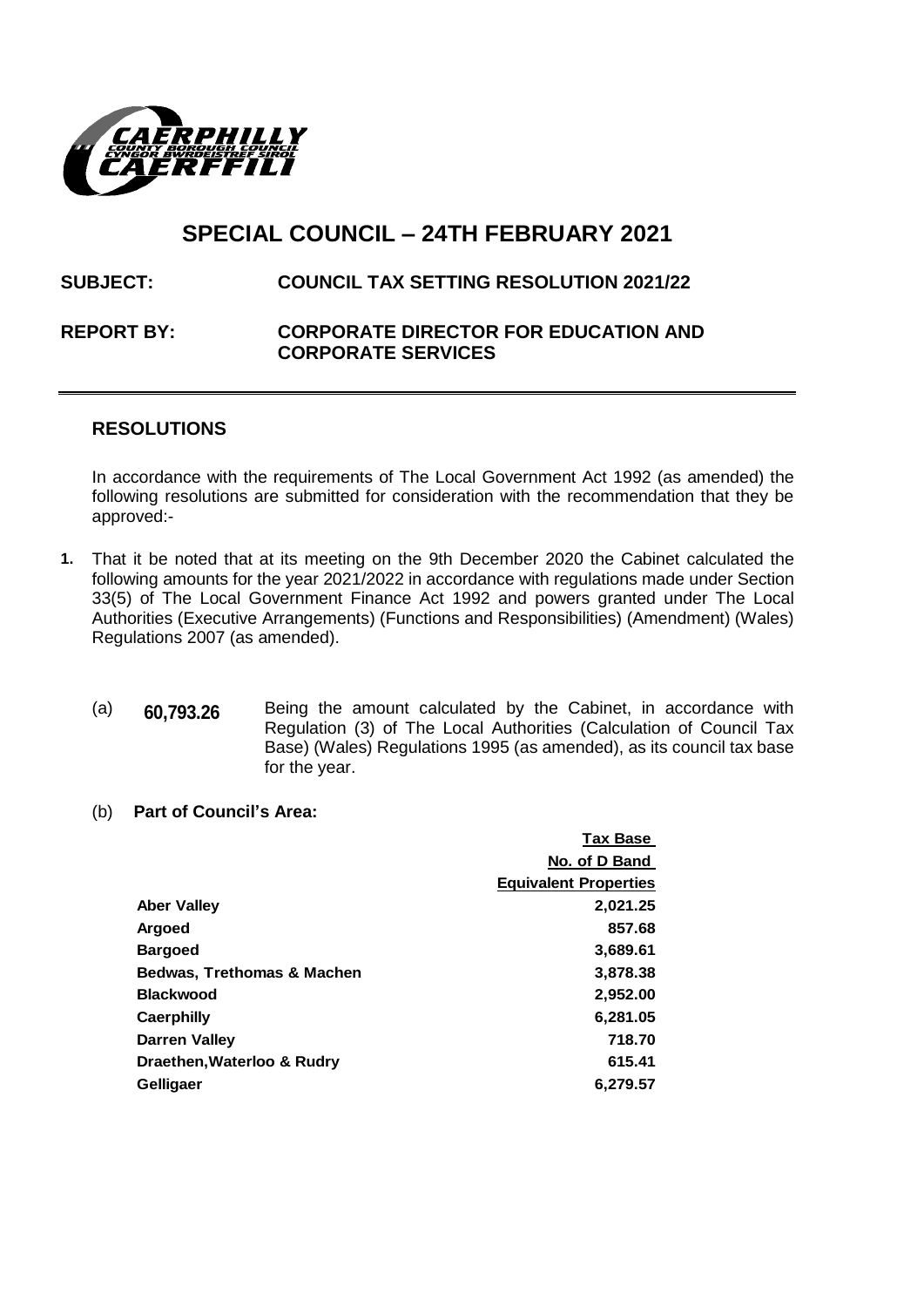|                                 | Tax Base                     |
|---------------------------------|------------------------------|
|                                 | No. of D Band                |
|                                 | <b>Equivalent Properties</b> |
| Llanbradach & Pwllypant         | 1,486.17                     |
| <b>Maesycwmmer</b>              | 897.09                       |
| <b>Nelson</b>                   | 1,591.05                     |
| <b>New Tredegar</b>             | 1,347.84                     |
| Penyrheol, Trecenydd & Energlyn | 4,468.28                     |
| Rhymney                         | 2,566.71                     |
| <b>Risca East</b>               | 2,043.13                     |
| <b>Risca West</b>               | 1,819.97                     |
| Van                             | 1,639.61                     |
| Remainder                       | 15,639.76                    |
| Total                           | 60.793.26                    |
|                                 |                              |

*being the amounts calculated by the cabinet, in accordance with regulation 6 of the Regulations, as the amounts of its council tax base for the year for dwellings in those parts of its area to which one or more special items relate.*

- **2.** *That the following amounts be now calculated by the Council for the year 2021/2022 in accordance with Sections 32 to 36 of the Local Government and Finance Act 1992:-*
	- *(a)* **£368,227,794** *being the aggregate of the amounts which the Council estimates for the items set out in Section 32(2)(a) to (d) of the Act;*
	- *(b)* **£1,050,000** *being the aggregate of the amounts which the Council estimates for the items set out in Section 32(3) (a) to (c) of the Act;*
	- *(c)* **£368,076,546** *being the amount by which the aggregate at (2)(a) above exceeds the aggregate at (2)(b) above, calculated by the Council, in accordance with Section 32(4) of the Act, as its budget requirement for the year;*
	- *(d)* **£292,367,432** *being the aggregate of the sums which the Council estimates will be payable for the year into its council fund in respect of redistributed nondomestic rates, revenue support grant, an authority's council tax reduction scheme or additional grant;*
	- *(e)* **£1,245.36** *being the amount at (2)(c) above less the amount at (2)(d) above, all be divided by the amount at (1)(a) above, calculated by the Council, in accordance with Section 33(1) of the Act, as the basic amount of its council tax for the year;*
	- *(f)* **£898,752** *being the aggregate amount of all special items referred to in section 34(1) of the Act;*
	- *(g)* **£1,230.57** *being the amount at (2)(e) above less the result given by dividing the amount at (2)(f) above by the amount at (1)(a) above, calculated by the Council, in accordance with Section 34(2) of the Act, as the basic amount of its council tax for the year for dwellings in those parts of its area to which no special item relates;*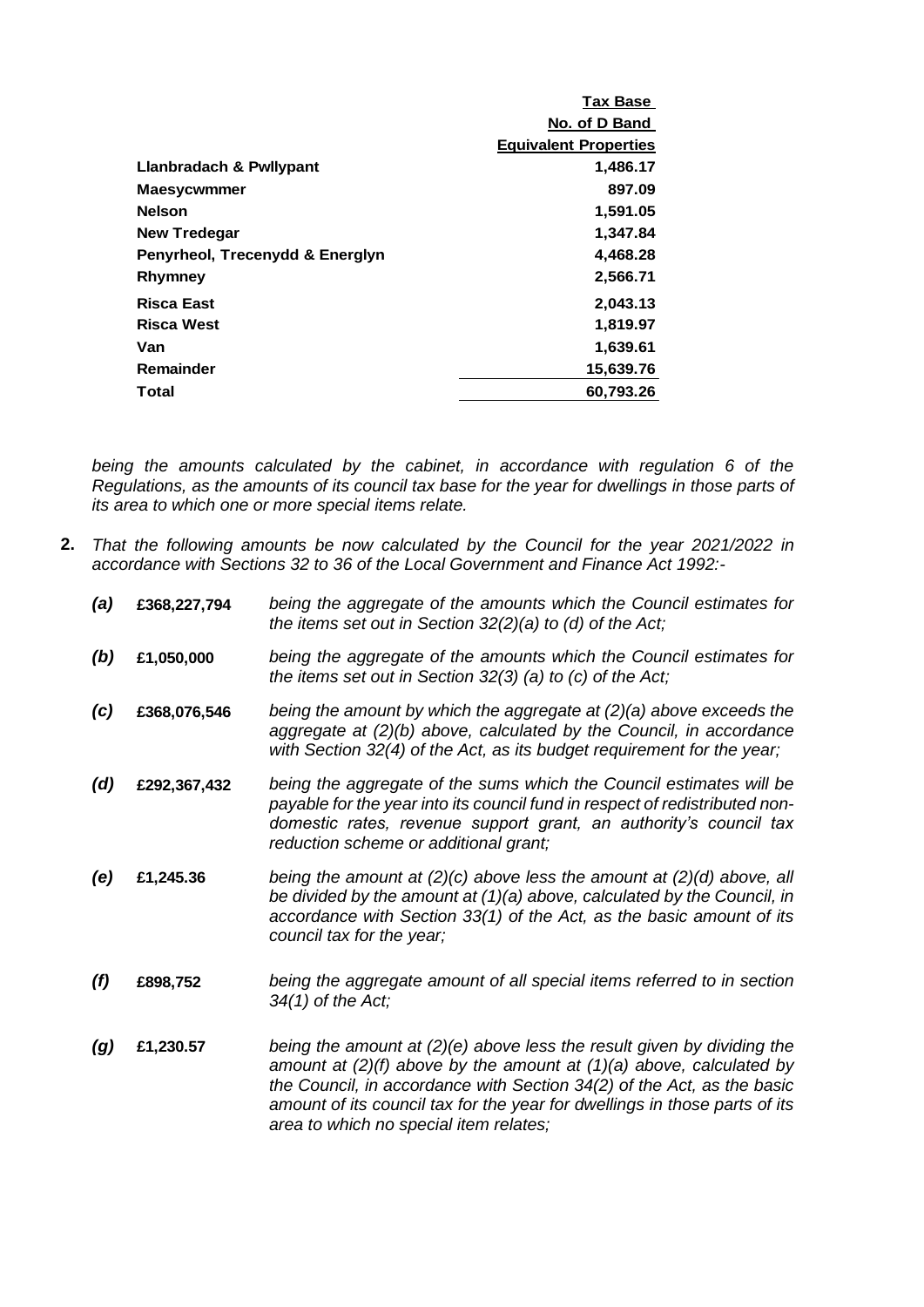| (h) | <b>Part of the Council's Area</b> |                |                | <b>Total County</b><br>Borough & |
|-----|-----------------------------------|----------------|----------------|----------------------------------|
|     |                                   |                | County         | <b>Community</b>                 |
|     |                                   | Local          | <b>Borough</b> | <b>Council Band D</b>            |
|     |                                   | <b>Precept</b> | Levy           | Charge                           |
|     |                                   | £              | £              | £                                |
|     | Aber Valley                       | 19.79          | 1,230.57       | 1,250.36                         |
|     | Argoed                            | 15.00          | 1,230.57       | 1,245.57                         |
|     | Bargoed                           | 33.85          | 1,230.57       | 1,264.42                         |
|     | Bedwas, Trethomas & Machen        | 25.77          | 1,230.57       | 1,256.34                         |
|     | Blackwood                         | 20.00          | 1,230.57       | 1,250.57                         |
|     | Caerphilly                        | 15.50          | 1,230.57       | 1,246.07                         |
|     | Darren Valley                     | 18.06          | 1,230.57       | 1,248.63                         |
|     | Draethen, Waterloo & Rudry        | 32.50          | 1,230.57       | 1,263.07                         |
|     | Gelligaer                         | 21.13          | 1,230.57       | 1,251.70                         |
|     | Llanbradach & Pwllypant           | 22.89          | 1,230.57       | 1,253.46                         |
|     | Maesycwmmer                       | 20.40          | 1,230.57       | 1,250.97                         |
|     | Nelson                            | 18.18          | 1,230.57       | 1,248.75                         |
|     | New Tredegar                      | 12.56          | 1,230.57       | 1,243.13                         |
|     | Penyrheol, Trecenydd & Energlyn   | 14.22          | 1,230.57       | 1,244.79                         |
|     | Rhymney                           | 13.64          | 1,230.57       | 1,244.21                         |
|     | Risca East                        | 12.00          | 1,230.57       | 1,242.57                         |
|     | <b>Risca West</b>                 | 27.70          | 1,230.57       | 1,258.27                         |
|     | Van                               | 16.68          | 1,230.57       | 1,247.25                         |
|     | Remainder                         | 0.00           | 1,230.57       | 1,230.57                         |

*being the amounts given by adding to the amount at (2)(g) above the amounts of the special item or items relating to dwellings in those parts of the Council's area mentioned above divided in each case by the amount at (1)(b) above, calculated by the Council, in accordance with Section 34(3) of the Act, as the basic amounts, of its council tax for the year for dwellings in those parts of its area to which one or more special items relate;*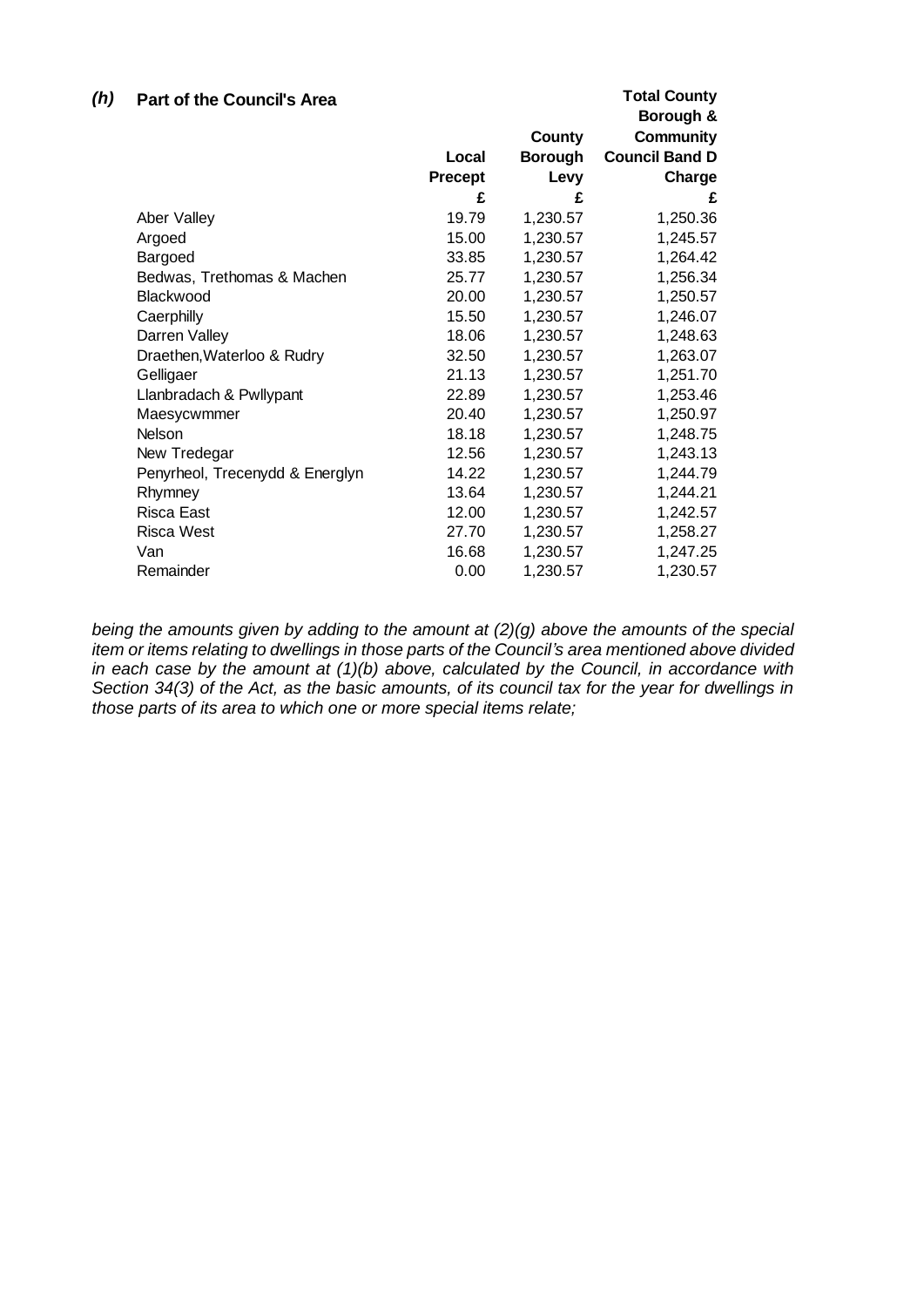| (i)                                       |        |        |          |          |          |          |                            |                                     |          |
|-------------------------------------------|--------|--------|----------|----------|----------|----------|----------------------------|-------------------------------------|----------|
| <b>Valuation Bands</b>                    | Α      | B      | C        | D        | Е        | F        | G                          | н                                   | L        |
|                                           | £      | £      | £        | £        | £        | £        | £                          | £                                   | £        |
| <b>County Borough Council</b>             | 820.38 | 957.11 | 1,093.84 | 1,230.57 | 1,504.03 | 1,777.49 | 2,050.95                   | 2,461.14                            | 2,871.33 |
| <b>Community Councils</b>                 |        |        |          |          |          |          |                            |                                     |          |
| Aber Valley                               | 13.19  | 15.39  | 17.59    | 19.79    | 24.19    | 28.59    | 32.98                      | 39.58                               | 46.18    |
| Argoed                                    | 10.00  | 11.67  | 13.33    | 15.00    | 18.33    | 21.67    | 25.00                      | 30.00                               | 35.00    |
| Bargoed                                   | 22.57  | 26.33  | 30.09    | 33.85    | 41.37    | 48.89    | 56.42                      | 67.70                               | 78.98    |
| Bedwas, Trethomas &                       |        |        |          |          |          |          |                            |                                     |          |
| Machen                                    | 17.18  | 20.04  | 22.91    | 25.77    | 31.50    | 37.22    | 42.95                      | 51.54                               | 60.13    |
| Blackwood                                 | 13.33  | 15.56  | 17.78    | 20.00    | 24.44    | 28.89    | 33.33                      | 40.00                               | 46.67    |
| Caerphilly                                | 10.33  | 12.06  | 13.78    | 15.50    | 18.94    | 22.39    | 25.83                      | 31.00                               | 36.17    |
| Darren Valley                             | 12.04  | 14.05  | 16.05    | 18.06    | 22.07    | 26.09    | 30.10                      | 36.12                               | 42.14    |
| Draethen, Waterloo & Rudry                | 21.67  | 25.28  | 28.89    | 32.50    | 39.72    | 46.94    | 54.17                      | 65.00                               | 75.83    |
| Gelligaer                                 | 14.09  | 16.43  | 18.78    | 21.13    | 25.83    | 30.52    | 35.22                      | 42.26                               | 49.30    |
| Llanbradach & Pwllypant                   | 15.26  | 17.80  | 20.35    | 22.89    | 27.98    | 33.06    | 38.15                      | 45.78                               | 53.41    |
| Maesycwmmer                               | 13.60  | 15.87  | 18.13    | 20.40    | 24.93    | 29.47    | 34.00                      | 40.80                               | 47.60    |
| <b>Nelson</b>                             | 12.12  | 14.14  | 16.16    | 18.18    | 22.22    | 26.26    | 30.30                      | 36.36                               | 42.42    |
| New Tredegar                              | 8.37   | 9.77   | 11.16    | 12.56    | 15.35    | 18.14    | 20.93                      | 25.12                               | 29.31    |
| Penyrheol, Trecenydd &                    |        |        |          |          |          |          |                            |                                     |          |
| Energlyn                                  | 9.48   | 11.06  | 12.64    | 14.22    | 17.38    | 20.54    | 23.70                      | 28.44                               | 33.18    |
| Rhymney                                   | 9.09   | 10.61  | 12.12    | 13.64    | 16.67    | 19.70    | 22.73                      | 27.28                               | 31.83    |
| Risca East                                | 8.00   | 9.33   | 10.67    | 12.00    | 14.67    | 17.33    | 20.00                      | 24.00                               | 28.00    |
| <b>Risca West</b>                         | 18.47  | 21.54  | 24.62    | 27.70    | 33.86    | 40.01    | 46.17                      | 55.40                               | 64.63    |
| Van                                       | 11.12  | 12.97  | 14.83    | 16.68    | 20.39    | 24.09    | 27.80                      | 33.36                               | 38.92    |
|                                           | 0.00   | 0.00   | 0.00     | 0.00     | 0.00     | 0.00     | 0.00                       | 0.00                                | 0.00     |
| Remainder                                 |        |        |          |          |          |          |                            |                                     |          |
| <b>Valuation Bands</b>                    | Α<br>£ | В<br>£ | C<br>£   | D<br>£   | Е<br>£   | F<br>£   | G<br>£                     | н<br>£                              | L<br>£   |
| <b>Totals For Community Council Areas</b> |        |        |          |          |          |          |                            |                                     |          |
| Aber Valley                               | 833.57 | 972.50 | 1,111.43 | 1,250.36 | 1,528.22 | 1,806.08 | 2,083.93                   | 2,500.72                            | 2,917.51 |
| Argoed                                    | 830.38 | 968.78 | 1,107.17 | 1,245.57 | 1,522.36 | 1,799.16 | 2,075.95                   | 2,491.14                            | 2,906.33 |
| Bargoed                                   | 842.95 | 983.44 | 1,123.93 | 1,264.42 | 1,545.40 | 1,826.38 | 2,107.37                   | 2,528.84                            | 2,950.31 |
| Bedwas, Trethomas &                       |        |        |          |          |          |          |                            |                                     |          |
| Machen                                    | 837.56 | 977.15 | 1,116.75 | 1,256.34 | 1,535.53 | 1,814.71 | 2,093.90                   | 2,512.68                            | 2,931.46 |
| Blackwood                                 | 833.71 | 972.67 | 1,111.62 | 1,250.57 | 1,528.47 |          | 1,806.38 2,084.28 2,501.14 |                                     | 2,918.00 |
| Caerphilly                                | 830.71 | 969.17 | 1,107.62 | 1,246.07 | 1,522.97 | 1,799.88 | 2,076.78 2,492.14          |                                     | 2,907.50 |
| Darren Valley                             | 832.42 | 971.16 | 1,109.89 | 1,248.63 | 1,526.10 |          | 1,803.58 2,081.05 2,497.26 |                                     | 2,913.47 |
| Draethen, Waterloo & Rudry                | 842.05 | 982.39 | 1,122.73 | 1,263.07 | 1,543.75 |          | 1,824.43 2,105.12 2,526.14 |                                     | 2,947.16 |
| Gelligaer                                 | 834.47 | 973.54 | 1,112.62 | 1,251.70 | 1,529.86 | 1,808.01 | 2,086.17                   | 2,503.40                            | 2,920.63 |
| Llanbradach & Pwllypant                   | 835.64 | 974.91 | 1,114.19 | 1,253.46 | 1,532.01 | 1,810.55 | 2,089.10                   | 2,506.92                            | 2,924.74 |
| Maesycwmmer                               | 833.98 | 972.98 | 1,111.97 | 1,250.97 | 1,528.96 | 1,806.96 | 2,084.95                   | 2,501.94                            | 2,918.93 |
| Nelson                                    | 832.50 | 971.25 | 1,110.00 | 1,248.75 | 1,526.25 |          | 1,803.75 2,081.25 2,497.50 |                                     | 2,913.75 |
| New Tredegar                              | 828.75 | 966.88 | 1,105.00 | 1,243.13 | 1,519.38 |          | 1,795.63 2,071.88 2,486.26 |                                     | 2,900.64 |
| Penyrheol, Trecenydd &                    |        |        |          |          |          |          |                            |                                     |          |
| Energlyn                                  | 829.86 | 968.17 | 1,106.48 | 1,244.79 | 1,521.41 |          | 1,798.03 2,074.65          | 2,489.58                            | 2,904.51 |
| Rhymney                                   | 829.47 | 967.72 | 1,105.96 | 1,244.21 | 1,520.70 |          | 1,797.19 2,073.68          | 2,488.42                            | 2,903.16 |
| Risca East                                | 828.38 | 966.44 | 1,104.51 | 1,242.57 | 1,518.70 |          | 1,794.82 2,070.95 2,485.14 |                                     | 2,899.33 |
| <b>Risca West</b>                         | 838.85 | 978.65 | 1,118.46 | 1,258.27 | 1,537.89 |          |                            | 1,817.50 2,097.12 2,516.54 2,935.96 |          |
| Van                                       | 831.50 | 970.08 | 1,108.67 | 1,247.25 | 1,524.42 |          | 1,801.58 2,078.75 2,494.50 |                                     | 2,910.25 |
| Remainder                                 | 820.38 | 957.11 | 1,093.84 | 1,230.57 | 1,504.03 |          | 1,777.49 2,050.95 2,461.14 |                                     | 2,871.33 |

being the amounts given by multiplying the amounts at (2)(g) and (2)(h) above by the number which, in the proportion set out in Section 5(1) of the Act, is applicable to dwellings listed in a particular valuation band divided by the number which in that proportion is applicable to dwellings listed in a particular valuation band D, calculated by the Council, in accordance with Section 36(1) of the Act, as the amounts to be taken into account for the year in respect of categories of dwellings listed in different valuation bands.